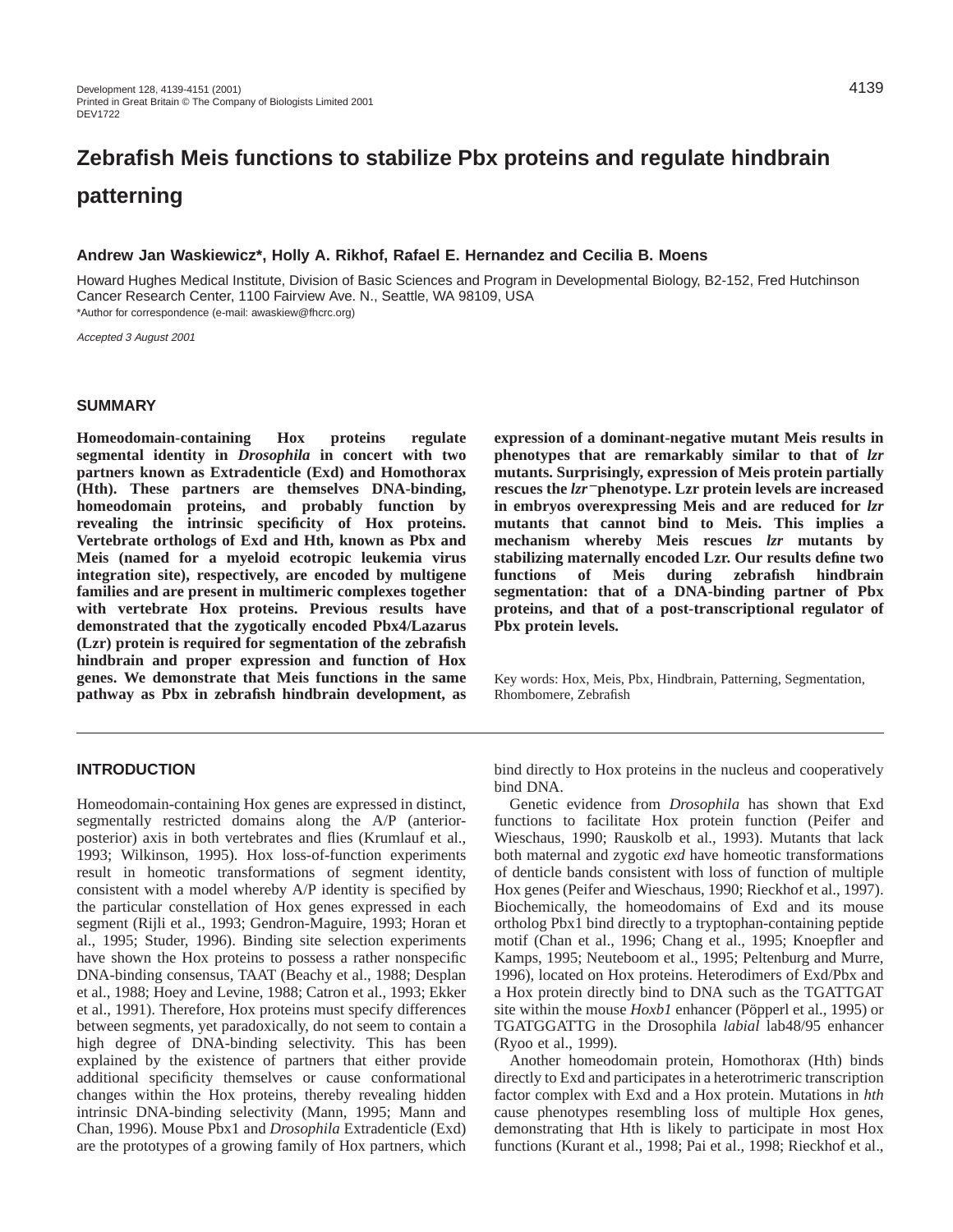1997). The Hth DNA-binding domain is required for activity as a single point mutation within the homeodomain renders it nonfunctional in ectopic expression assays (Ryoo et al., 1999). The Hth MH domain binds directly to Exd and facilitates cytoplasmic to nuclear import of the Meis-Exd complex (Abu-Shaar et al., 1999; Aspland and White, 1997; Berthelsen et al., 1999; Jaw et al., 2000; Rieckhof et al., 1997).

Murine homologs of *Hth*, known as Meis genes, were discovered on the basis of an integration site for an ecotropic murine leukemia virus, providing a connection between these genes and the regulation of cell proliferation (Moskow et al., 1995). At least four independent subfamilies of Meis genes, *Meis1*, *Meis2*, *Meis3* and *Prep1*, have been identified in mouse, human and frog (Moskow et al., 1995; Nakamura et al., 1996; Salzberg et al., 1999). Each Meis protein can bind directly to Pbx proteins implying that, like Hth, their function may be to participate in Pbx/Hox transcription complexes (Chang et al., 1997; Jacobs et al., 1999; Knoepfler et al., 1997). Consistent with this hypothesis, transcription of murine *Hoxb2* within hindbrain rhombomere 4 requires a Meis-binding element as well as a Pbx-Hox element, indicating that Meis proteins are requisite components of the Pbx-Hox complex (Maconochie, et al., 1997; Ferretti et al., 2000; Jacobs et al., 1999). Yet the transcription of mouse *Hoxb1* in rhombomere 4 is not dependent on its Meis enhancer element, indicating that not all Pbx targets require the DNA-binding activity of Meis partners (Ferretti et al., 2000).

Genetic analysis in the zebrafish has identified *lazarus* (*lzr*, also known as *pbx4*), a Pbx family gene that is expressed maternally and zygotically and is required globally for Hox gene function along the A/P axis (Pöpperl et al., 2000). In the developing hindbrain of *lzr* mutant embryos, where Hox gene expression patterns normally correspond with the boundaries of segmentally reiterated rhombomeres, segmentation is disrupted. Expression of *krox20*, *hoxb1*, *hoxa2*, *hoxb2* and *distal-less-2* (*dlx2*) are reduced and disorganized in *lzr* mutant embryos. Aberrant jaw cartilage formation and reticulospinal neuron specification in these mutants are indicative of a broad mis-specification of A/P identity both within the hindbrain and in neural crest-derived structures in the head periphery.

We report an analysis of vertebrate Meis protein function. Inhibition of Meis function by expressing dominant-negative forms of the protein mimics the *lzr*<sup>−</sup> phenotype, supporting the idea that, as in *Drosophila*, these genes function in a common pathway. As both dominant negative mutants lack functional DNA-binding domains, Meis is likely to function as a DNAbound member of the heterotrimeric Pbx-Hox-Meis complex. Surprisingly, expression of wild-type Meis partially rescues the loss of zygotic Lzr protein, suggesting that Meis proteins have functions that are either partially independent of Lzr, or are dependent upon maternally encoded Lzr. We present evidence for the latter interpretation, as Meis is unable to rescue an embryo lacking both maternally and zygotically derived Lzr. Furthermore, we demonstrate that endogenous Lzr protein levels are regulated post-translationally, with domains of higher protein levels in regions which express high levels of Meis and Hox mRNA. This demonstrates that Meis proteins have two critical functions during vertebrate hindbrain patterning: that of a DNA-bound Hox partner and that of a Pbxstabilizing activity.

# **MATERIALS AND METHODS**

#### **Cloning of six Meis/Prep homologs from zebrafish**

A cDNA pool (kindly provided by A. Lekven) was screened using degenerate oligonucleotides based on the predicted sequence of known Meis, Prep and Homothorax proteins. Degenerate oligonucleotides were designed with aid of BLOCKS and CODEHOP (COnsensus-DEgenerate Hybrid Oligonucleotide Primers) programs [\(http://blocks.fhcrc.org/\)](http://blocks.fhcrc.org/) (Rose et al., 1998). Using primers (GCTGGCCCTGATCTTCGARAARTGYGA) and (CGTCGTCGG-GCGTTGATRAACCARTT) and Amplitaq Gold (Perkin Elmer) as a polymerase, we amplified a fragment of approximately 700 nucleotides. This product was subcloned into the TOPO T/A-4 vector (Invitrogen) and 96 resultant colonies were characterized using multiple four-base restriction enzymes (Promega). Forty-seven colonies were chosen for sequencing as harboring unique putative Meis*/*Prep genes: six encoded *prep1.1*; two encoded *prep1.2*, 12 encoded *meis1.1*; 10 encoded *meis2.2*; one encoded *meis3.1*; six encoded *meis4.1a*; and six encoded *meis4.1b*. *prep1.1* is identical to EST fc13f10. We acquired and sequenced clone fc13f10 (Research Genetics). *meis1.1* is identical to the ESTs fk37c10, fc02e11, fd12a02, fc84h08, fb38b03 and fc58h02. *meis1.1* is also identical to an isolate from a concurrent two-hybrid screen in our laboratory. This twohybrid clone (library kindly provided by S. Ekker) was chosen for full-length sequence determination. *meis2.2* is identical to EST fj35d06 and is so named to avoid confusion with a non-identical *meis2* homolog (now named *meis2.1* which is itself identical to EST fc58e09). *meis3.1* is identical to an EST fk43b07, and a clone published by Vlachakis and Sagerstrom as *meis3* (Vlachakis et al., 2000). *meis4.1a* is identical to EST fc20c07 and zehl1690. *meis4.1b* is a partial cDNA identical to EST fc03d10. The sequence of all clones reported above have been deposited in GenBank with the following Accession Numbers: *meis1.1*, AF37581; *meis2.2*, AF375872; *meis4.1a*, AF376049; *meis4.1b*, AF382395; *prep1.1*, AF382393; and *prep1.2*, AF38294.

#### **Radiation hybrid panel mapping of meis1.1 and meis2.2**

Primers were synthesized to amplify 3′ untranslated regions of *meis1.1* (GGATTACCTGTCACACAGTGGCCC and CATCCTCGT-CTGTCCATTGCAGTC) and *meis2.2* (TACTGGAGGACCAAGAG-TCGACGC and AGAGCGAGCTTCGATGGCGTTAAC). The radiation hybrid panel (kind gift of M. Ekker) was amplified with the following protocol: 100 ng template, 100 nM each primer, 200  $\mu$ M each dNTP, 2 mM MgCl<sub>2</sub>, 1.25 units Amplitaq Gold (Perkin-Elmer; Hukriede et al., 1999; Kwok et al., 1998). Forty cycles of PCR were completed: 94°C for 30 seconds; 66.5°C or 64°C for *meis1.1* and *meis2.2* respectively, for 20 seconds; 72°C for 20 seconds. Reactions were carried out in duplicate to confirm results. Results were input into the RHMAPPER software (available at [http://mgchd1.nichd.nih.gov:800/zfrh/beta.cgi\),](http://mgchd1.nichd.nih.gov:800/zfrh/beta.cgi) which subsequently determined the map positions for both *meis1.1* and *meis2.2*.

## **Whole-mount RMO44 staining, in situ hybridization and genotyping**

In situ hybridization was carried out essentially as described (Prince et al., 1998). Embryos for RMO44 staining were fixed in 2% trichloracetic acid in 0.1 M phosphate buffer pH 7.4 for 2 hours at room temperature. Antibodies specific for neurofilament-M, RMO44 (Zymed), were added to embryos for 4-16 hours. A 1:250 dilution of biotin-conjugated goat-anti mouse or goat-anti rabbit secondary antibodies were added, followed by avidin-biotin-horseradish peroxidase complexes (ABC) detection (Vector Laboratories). To visualize horseradish peroxidase, we incubated embryos with fluorescein-isothiocyanate-conjugated tyramide (NEN) and cleared using 50% glycerol. Genotyping and cartilage staining were performed essentially as described (Pöpperl et al., 2000).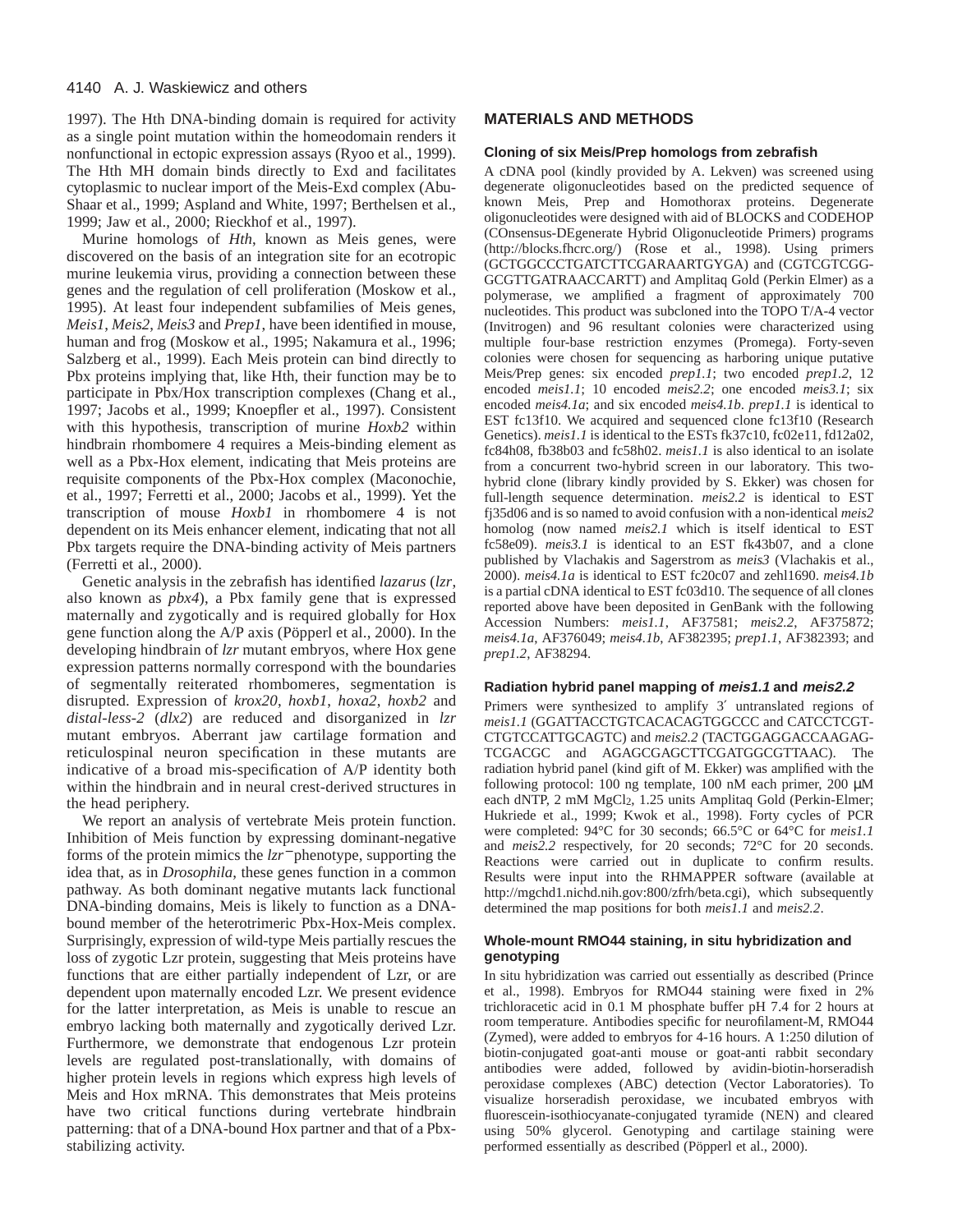**Fig. 1.** Expression pattern of *meis1.1*, *meis2.2* and *meis3.1* during segmentation stages of zebrafish development. RNA in situ hybridization of *meis1.1* (A-F), *meis2.2* (G-L) and *meis3.1* (M-R) at the stages shown. *meis* expression is in blue, *krox20* in r3 and r5 is in red. (F,L,R) *meis* expression is shown in pectoral fins at 48 hours (blue) and *tbx5.1* in red is throughout the pectoral fin. Each panel is oriented such that anterior is towards the left.

#### **DNA manipulations**

The construct Pbx4/Lzr within pCS2+MT was described previously (Pöpperl et al., 2000). The construct pSP64-*hoxb2* was described previously and was a generous gift from Y. Yan (Yan et al., 1998). A deletion of the predicted PBC-A domain of Lzr was synthesized by amplifying *lzr* cDNA with the primers CACA-AGATCTTGAAGCCAGCTCTCTTTCAG and CACAAGATCTTCATAGCCTGCCGTC, and subcloning the *Bgl*II cut product into pCS3- MT. This creates a fusion protein with the Mycepitope tag (MT) fused in frame with amino acid Leu71, thus starting the Lzr-coding sequence with LKPALFSV. RNAs derived from these constructs encode proteins fused at their N termini to the Myc epitope tag, to ensure identical Kozak consensus sequences surrounding the initiator methionines and to permit subsequent quantification of protein synthesis. Full-length *meis1.1* was created by PCR amplifying with the primers GAG-AAGATCTCGATGGCGCAGAGGTACGAAG and GAGAAGATCTTTACATGTAGTGCC-ACTGTCC, digesting with *Bgl*II and subcloning into pCS3-MT. A deletion of the predicted *meis1.1* homeodomain was constructed by amplifying with primers GAGAAGATCTCGATGGCGCAGAGGTAC-GAAG and GAGAAGATCTCTAGCCACTG-TGCGATGTGTGTCC, digesting with *Bgl*II and subcloning into pCS3-MT. This creates a C terminus at amino acid residue 238, with new

C-terminal sequence of SSGGHYSHSG. The DNA-binding mutant of *meis1.1* was constructed by mutation of Asn232 to aspartic acid with inverse PCR and Pfu-turbo-mediated replication (Stratagene) of *meis1.1* cDNA using primers GATGTTCACTTGTTGACCTTC-GCTGCAGCAAGAAGAAGAATAGTGCAGC and GCTGCACT-ATTCTTCTTCTTGCTGCAGCGAAGGTCAACAAGTGAACATC. Constructs were confirmed by automated sequencing (ABI).

#### **RNA synthesis and microinjection**

DNAs to be transcribed were purified using Qiagen tip-500 columns. 2 µg of DNA were linearized with the appropriate restriction enzyme for 2 hours at 37°C, and subsequently treated with 100 µg/ml proteinase K (Sigma) and 0.5% SDS at 55°C for 1 hour. RNA synthesis was catalyzed using the SP6-dependent mMessage mMachine kit as recommended by manufacturer (Ambion). RNA was subsequently purified and concentrated by filtration through four YM-50 microcon columns (Amicon). Fertilized embryos were enzymatically dechorionated using a solution of 2 mg/ml proteinase E (Sigma) and subsequent washes with Fish Water (60mg Instant Ocean per liter). Injection concentration for *hoxb2* mRNA was 100- 250 ng/µl; for *meis1.1WT* and *meis1.1*∆*C* was 100 ng/µl; for GFP mRNA was 100 ng/µl; and for *lzrWT* and *lzr*∆*N* was 250 ng/µl.

## Zebrafish Meis regulates hindbrain pattern 4141



Injection bolus was estimated at 250 pl by reticle measurement in a droplet of mineral oil. To confirm that mRNAs did not cause a nonspecific decrease in cellular viability or differentiation, control embryos were also co-injected with a mRNA encoding GFP. High levels of fluorescence were detected in approximately 70% of embryos, regardless of which *meis* or *pbx* RNA was co-injected (data not shown).

#### **Immunoblot analysis**

Dechorionated embryos were staged according to somite number and placed in microfuge tubes. Yolk was lysed by placing 20 embryos in 167 µl of homogenization buffer (20 mM Hepes pH 7.5, 10 mM EGTA,  $2.5$  mM  $MgCl<sub>2</sub>$ , 15  $\mu g/ml$  aprotinin and 1 mM phenylmethylsulfonyl fluoride), mixing with microfuge pestles and centrifuging at  $16,000$  g for 5 minutes at  $4^{\circ}$ C. The resultant cell pellets were resuspended in of 1× SDS-PAGE sample buffer (2.5 mM EDTA, 2% SDS, 2.8 M β-mercaptoethanol, 10% glycerol, 100 mM Tris-Cl pH 6.0 and 0.01% Bromophenol Blue). Samples were boiled for 5 minutes and run on SDS-polyacrylamide gels (12.5% acrylamide, 0.1% bisacrylamide). Gels were electroblotted onto Immobilon-PVDF membranes (Millipore). Filters were probed with monoclonal 9E10 antibody (a kind gift from J. Cooper) and 1:2000 dilution of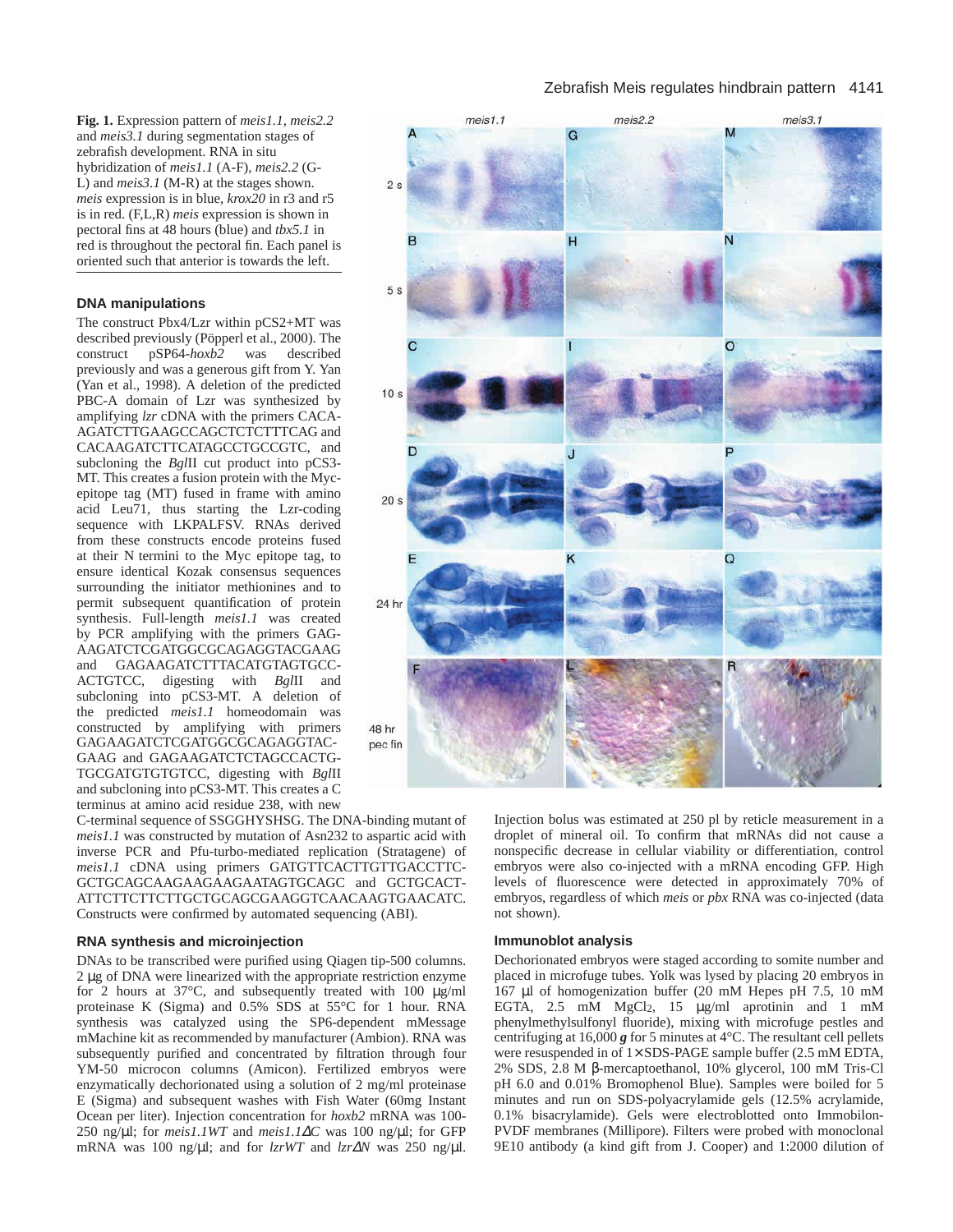**Fig. 2.** Expression of dominant-negative Meis1.1 inhibits Hoxb2 function. (A) Meis1.1WT was mutated in two alternative ways to generate forms that can bind Lzr but cannot bind DNA, Meis1.1∆C and Meis1.1N323D. (B) To confirm that deletion of the Meis C terminus does not inhibit Pbx binding and to demonstrate that Meis1.1 can bind Lzr, the proteins were synthesized in vitro and assayed for ability to bind one another. Lane 1 contains 5% of the input Lzr, while lanes 2, 3 and 4 display proteins that bind to GST (lane 2), GST-Meis1.1 (lane 3), or GST-Meis1.1∆C (lane 4). Binding between Lzr and Meis proteins varies from 10%- 30% depending on the stringency of the wash conditions (data not shown). (C,D) *hoxb2* overexpression results in ectopic expression of *krox20* within the retina of approximately 60% of injected embryos. (C) 60% embryos have expression of retinal *krox20* shown here at 20 somites. (D) 90% of embryos injected with *hoxb2* and *meis1.1*∆*C* contain undetectable levels of ectopic *krox20*. (E) Quantification of embryos expressing ectopic *krox20* in the eye after injection of *hoxb2* and dominant-negative *meis* RNAs.

horseradish peroxidase-conjugated sheep-anti-mouse Fab fragment secondary (Amersham). Proteins were visualized using enhanced chemiluminescence (ECL, Amersham) according to the manufacturer's recommendations.

# **Fusion protein synthesis, in vitro translation and binding analysis**

GST-fusion protein synthesis and binding analysis was done essentially as described (Waskiewicz et al., 1997). Translated proteins were mixed with 100 ng of glutathione-S-transferase (GST) fusion protein and incubated in Tritonimmunoprecipitation buffer (10 mM Hepes pH 7.4, 1 mM EDTA, 150 mM NaCl, 1% Triton, 1 mM PMSF, 1 µg/ml

Aprotinin) for 2-12 hours. Unbound proteins were removed with two consecutive washes with 150 mM NaCl triton-containing buffer, two washes with 225 mM NaCl lysis buffer, and two washes with 300 mM NaCl lysis buffer. Bound proteins were separated by SDS-PAGE and visualized by autoradiography. If we washed only with 150 mM NaCl, we consistently saw a small amount (approximately 1%) of Lzr protein bound to GST alone, whereas binding to GST-Meis was approximately 30%.

#### **9E10 and** α**pan-Pbx immunostaining**

Embryos were fixed 3 hours with 4% paraformaldehyde in phosphatebuffered saline (PBS), permeabilized in acetone for 7 minutes at −20°C and blocked in PBS with 0.05% bovine serum albumin and 10% goat serum. 9E10 (Covance) and α-pan-Pbx (a kind gift from H. Pöpperl) were diluted 1:250 in blocking solution and incubated with embryos overnight at 4°C. Embryos were washed six times with PBS containing 1% DMSO, 0.5% Triton X-100. Primary antibodies were detected using 1:300 goat-anti-mouse-FITC and 1:250 goat-antirabbit-Alexa 594 (Molecular Probes) overnight at 4°C. Embryos were washed as above, cleared in glycerol and photographed using a Leica D5M confocal microscope.

# **RESULTS**

# **Zebrafish Meis/Prep genes are expressed in the same regions of the embryo which express Hox and Pbx genes**

Using two pairs of degenerate oligos and cDNA derived from 4- to 24-hour-old embryos, we isolated six zebrafish Meis gene



products. Sequence analysis demonstrated that zebrafish contain at least one *Meis1* homolog (*meis1.1*), two *Meis2* homologs (*meis2.1* and *meis2.2 – meis2.2* is described in this work, while *meis2.1* has been cloned previously and its sequence deposited in GenBank), one *Meis3* homolog (*meis3.1*, which has been described earlier (Vlachakis et al., 2000)), two *prep* homologs (*prep1.1* and *prep1.2*), and one member with two alternative splice variants of a novel Meis gene (named *meis4.1a* and *meis4.1b*). Alignment between zebrafish Meis*/*Prep genes and *Drosophila Hth* and Mouse Meis genes revealed similarities in the range of 48-99% and the presence of both previously identified functional domains: the MH domain, which binds to Pbx proteins, and the homeodomain, which binds DNA.

We examined the expression patterns of *meis1.1*, *meis2.2*, *meis3.1*, *prep1.1* and *prep1.2* between 10 and 24 hours of zebrafish development. Although the two *prep* genes are expressed ubiquitously during this period (data not shown), the three *meis* genes exhibit restricted patterns of expression, including domains that correspond closely with domains of Pbx and Hox function within the hindbrain. Interestingly, the *meis* genes are also expressed in anteroposterior domains outside the spinal cord and hindbrain, which might imply function in complexes without Hox proteins (Fig. 1).

At the two-somite stage (2 s; Kimmel et al., 1995), we detect *meis1.1* in three distinct domains along the anteroposterior axis: (1) within the presumptive forebrain; (2) the anterior midbrain; and (3) in the hindbrain/spinal cord from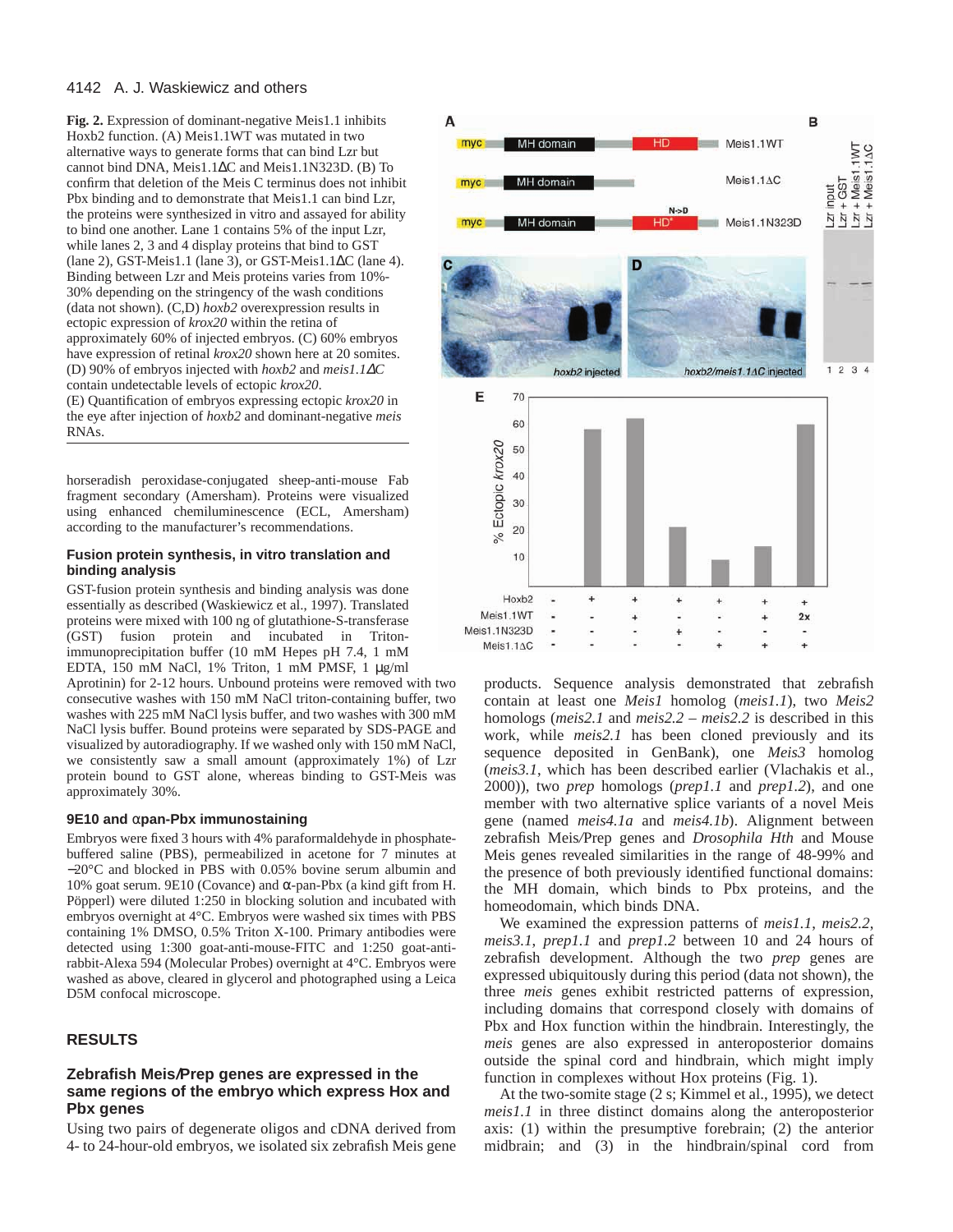rhombomere 3 (r3) posterior (Fig. 1A). The pattern of expression at 5 s is largely unchanged, again defining three distinct anteroposterior domains in the forebrain, midbrain and hindbrain (Fig. 1B). By 10 s, *meis1.1* expression within the hindbrain expands anteriorly to include r2, although the expression in r2 is weaker (Fig. 1C). At 10 s, expression in the forebrain is concentrated largely in the developing eye fields, although signal in the presumptive telencephalon persists. At 20 s, *meis1.1* expression broadens, with highest levels in hindbrain rhombomeres r2, r3, r4 and the developing eye (Fig. 1D). In 24-hour-old embryos, *meis1.1* is expressed broadly in the neural tube, with high levels of expression within the hindbrain, the retina and the just anterior to the midbrainhindbrain boundary (MHB; Fig. 1E).

At early segmentation stages, at 2 s, *meis2.2* is expressed in the forebrain, in hindbrain from r4 posterior, and in the spinal cord (Fig. 1G). By 5 s, hindbrain expression expands to the anterior to include r2 (Fig. 1H). By 10 s, *meis2.2* expression delineates both presumptive eye fields, the forebrain, the presumptive tectum, two patches lateral to the MHB, and within the posterior cental nervous system from r2 in the hindbrain extending to the throughout the spinal cord (Fig. 1I). The expression in the midbrain region is anterior to and adjacent to the domain of *pax2.1*, which demarcates the MHB (data not shown). At 20 s and 24 hours, expression within the forebrain resolves to two bilaterally symmetric regions within the ventral telencephalon (Fig. 1J), the regions that also express the zebrafish *distall-less* homolog *dlx2* (data not shown). *meis2.2* expression continues at 24 hours in the tectum, hindbrain and spinal cord (Fig. 1K).

At 2 s, *meis3.1* is expressed only in the posterior region of the embryo, up to the r3/r4 boundary (Fig. 1M). This expression domain retracts to the posterior, so that by 5 s it marks the boundary between r5 and r6 (Fig. 1N), and by 10 s it is no longer expressed uniformly in the hindbrain (Fig. 1O). By 20 s and 24 hours, *meis3.1* expression is reduced in the hindbrain, although it is expressed in the spinal cord and somites at high levels (Fig. 1P,Q; data not shown). Within the hindbrain, *meis3.1* expression delineates a population of lateral cells in the center of r3, r4, r5 and r6.

We examined Meis expression in the zebrafish pectoral fin bud, as Meis genes have been implicated in the proximalization of the limb bud in the chick embryo (Capdevila et al., 1999; Mercader et al., 1999; Mercader et al., 2000). *meis1.1* is expressed throughout the developing fin bud at 25 hours (data not shown) and subsequently is restricted proximally (Fig. 1F). *meis3.1* has weak staining in the most proximal region of the fin bud at 48 hours (Fig. 1R). This defines zebrafish *meis1.1* as the most likely candidate for proximodistal patterning within the pectoral fin bud.

Zebrafish *meis2.1* was mapped by the zebrafish EST consortium to LG20. To map the position of *meis1.1* and *meis2.2* genes within the genome, we designed primers that amplify the 3′ untranslated region of each gene from zebrafish but not mouse genomic DNA. Using the LN54-Ekker panel of somatic cell hybrids, *meis1.1* primers generated a map position with a LOD score of 8.2, using RHMAPPER software, on LG13 between EST fb83c11 and Z marker Z13682 (data not shown). Using *meis2.2*-specific primers, positive signal indicated a map position on LG17 at the same approximate position as EST fb98h04 with a LOD score of 16.0 (data not shown).

# Zebrafish Meis regulates hindbrain pattern 4143



**Fig. 3.** Inhibition of Meis function results in reduced *krox20* expression in both wild-type and *lzr* mutant embryos, while overexpression of *meis1.1WT* partially rescues the *lzr* mutant phenotype. Each panel is oriented with anterior towards the left. (A-D) *krox20* expression (in r3 and r5) in wild-type embryos at 8-10 somites injected with mRNAs shown on the left. Note the decrease in *krox20* expression caused by Meis1.1∆C and Meis1.1N323D in C,D, as compared with wild type in A. (E-H) *krox20* expression in *lzr*<sup>−</sup> embryos injected as shown. Note the increase in *krox20* expression caused by expressing Meis1.1WT, by comparing E,F. Genotypes of embryos were determined subsequent to photography using PCR-mediated dHPLC (Pöpperl et al., 2000).

# **Dominant-negative Meis blocks Hox function**

In *Drosophila*, Hth is required for Exd nuclear localization and also participates in the DNA-bound Hox/Exd/Hth complex (Abu-Shaar et al., 1999; Berthelsen et al., 1999; Chang et al., 1997; Jacobs et al., 1999; Ryoo et al., 1999). To test whether vertebrate Meis is similarly required in those developmental processes that are regulated by Pbx proteins, we determined the effects of expression of dominant-negative forms of Meis1.1 on zebrafish development. We tested two dominantnegative Meis mRNAs, one in which the DNA-binding homeodomain is deleted (*meis1.1*∆*C*), the other in which a highly conserved residue within the homeodomain is mutated (*meis1.1N323D*; Fig. 2A). As dominant-negative proteins must bind to the same proteins as wild type, we confirmed that deletion of the C terminus of Meis1.1 did not interfere with its Pbx-binding activity. Both GST-Meis1.1WT and GST-Meis1.1∆C bound efficiently to in vitro translated [<sup>35</sup>S]-labeled Lzr (Fig. 2B), demonstrating that zebrafish Meis proteins are probably Pbx partners and that deletion of the homeodomain is a potential mechanism of creating a Pbx-binding, dominantnegative mutant.

Using these dominant-negative mutants, we first tested directly whether Meis is required for Hox gene function. In zebrafish, ectopic expression of *hoxb2* leads to activation of *krox20* expression in the developing eye (Yan et al., 1998), and we have shown that this effect is dependent on *lzr* (Pöpperl et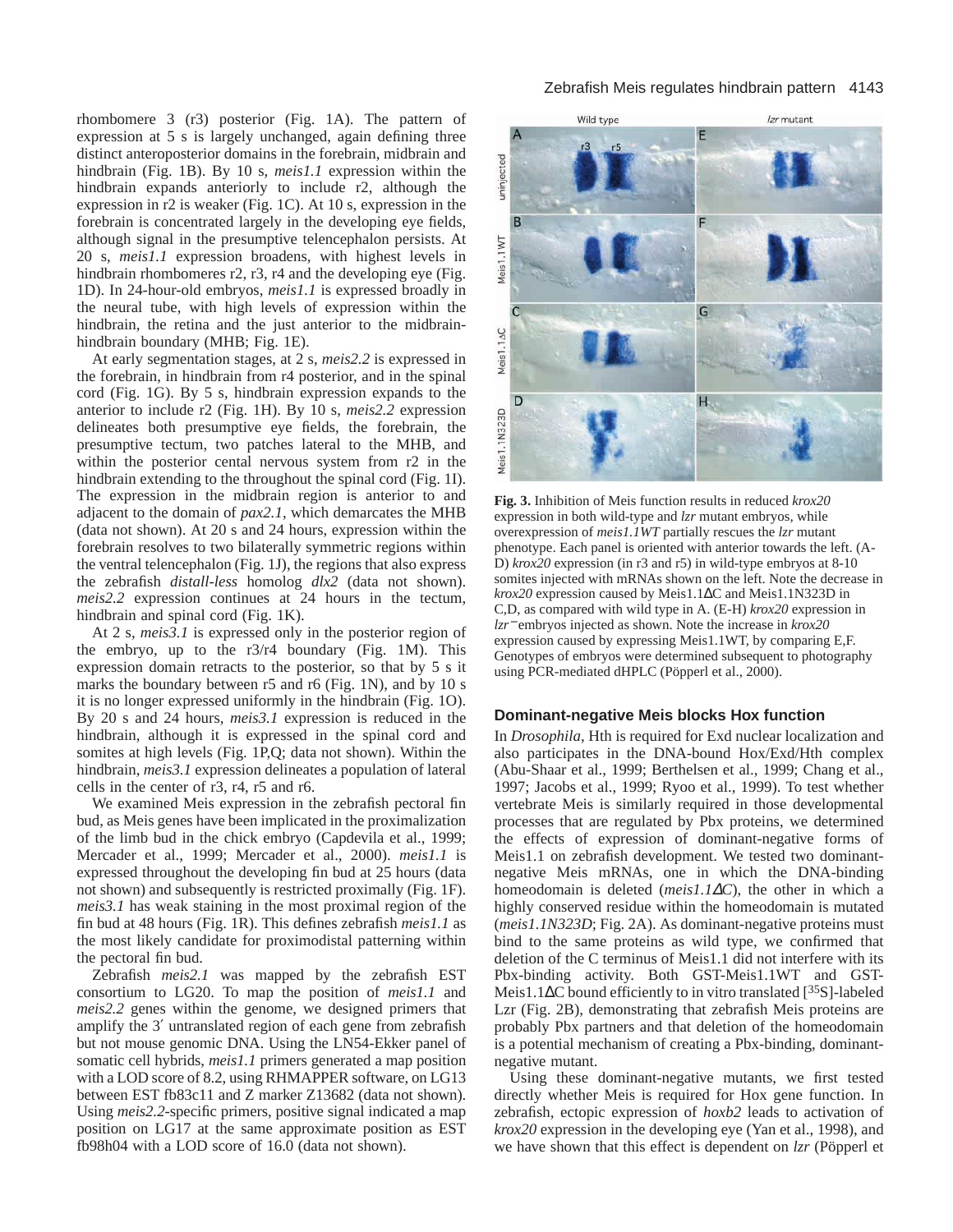

**Fig. 4.** Meis activity is required for normal expression of *hoxb1a*, while ectopic *meis1.1* increases *hoxb1a* expression in *lzr* mutants. Each panel is oriented with anterior towards the left. (A-D) *krox20* expression (red in r3 and r5) and *hoxb1a* expression (blue in r4) in wild-type embryos at 18-20 somites injected with mRNAs shown on the left. Note the slight the decrease in *hoxb1a* expression caused by either Meis mutant in C,D. (E-H) *krox20*, and *hoxb1a* expression in *lzr*<sup>−</sup> embryos which were injected with mRNAs as shown. Note the increased expression of *hoxb1a* in *lzr* mutants injected with Meis1.1WT (compare E with F). Genotypes of embryos were confirmed by PCR-mediated dHPLC (Pöpperl et al., 2000).

al., 2000). To test the role of Meis proteins in this induction, we co-injected Myc epitope-tagged wild-type or similarly tagged mutant *meis1.1* mRNAs with mRNA encoding Hoxb2 protein. Injection of *hoxb2* RNA results in 58% (*n*=111) of embryos expressing *krox20* within either left or right eye (Fig. 2C), while 0% (*n*=93) of the control uninjected embryos ectopically expressed *krox20. meis1.1WT* (wild type) did not cause a significant increase in *krox20*, with expression in only 62% (*n*=267) of embryos. Co-injection of *meis1.1*∆*C* with *hoxb2* mRNA blocked induction of eye-specific *krox20*, with expression in only 10% (*n*=426) of embryos (Fig. 2D). Coinjection of *meis1.1N323D* had a similar effect on *hoxb2* function, with 22% (*n*=238) of embryos expressing eyespecific *krox20*.

To establish whether Meis1.1∆C effects were caused by inhibition of the endogenous Meis protein function, *meis1.1WT* was also co-injected with same concentration of *meis1.1*∆*C* mRNA as used above. Injection of equal molar amounts of *meis1.1WT* and *meis1.1*∆*C* together with *hoxb2* resulted in 15% (*n*=117) of embryos expressing *krox20* in the eye. Injection of two parts *meis1.1WT* with one part *meis1.1*∆*C*, plus *hoxb2* mRNA lead to 60% (*n*=313) of embryos with ectopic *krox20* expression, indicating complete rescue of the *meis1.1*∆*C*-induced inhibition of *hoxb2* function (Fig. 2E). This titration effect is a strong indication that the substrates and partners of Meis1.1∆C are identical to those of Meis1.1WT.

## **Reducing meis activity mimics lazarus segmentation phenotypes**

If Meis is a requisite member of the Pbx-Hox-Meis complex;

embryos expressing a dominant-negative Meis are expected to mimic loss of Pbx function. In zebrafish, Lzr is the primary Pbx protein that mediates Hox function during the first 24 hours of development (Pöpperl et al., 2000). At 6 s, *lzr* mutants express reduced levels of *krox20* in a disorganized pattern within r3 and r5 (compare Fig. 3A with 3E). To determine whether Meis function is necessary for normal *krox20* expression, one-cell embryos were injected with either wildtype or dominant-negative *meis1.1*. Injected embryos were grown until 6 s and examined for expression level and pattern of *krox20*. 83-88% (*n*=85 and 60) of embryos expressing either *meis1.1*∆*C* or *meis1.1N323D* had reduced levels of *krox20* in comparison with control uninjected embryos or to embryos injected with wild type *meis1.1* mRNA (Fig. 3A-D). The pattern and level of *krox20* expression in these dominantnegative *meis1.1*-mutant-expressing embryos is strikingly similar to that seen in *lzr* mutants (Fig. 3E) Again, the phenotypes that are caused by *meis1.1*∆*C* are likely to be those of a dominant negative mutant as we are able to suppress their effects by co-injecting twofold more wild-type *meis* mRNA (data not shown).

*lzr* mutants have reduced levels of Hox gene expression, probably caused by abrogation of auto- and para-regulatory loops (Pöpperl et al., 1995; Maconochie et al., 1997; Studer et al., 1998). For example, *hoxb1* expression, which in the mouse is dependent on regulatory input from itself and *Hoxa1* (Studer et al., 1998), is reduced in *lzr* mutants. To determine whether dominant-negative Meis protein could interfere with zebrafish *hoxb1a* regulation, *meis1.1*∆*C*- and *meisN323D*-injected embryos were grown to 18-20 somites and examined for expression of *krox20* (expressed in r3 and r5) and *hoxb1a* (which is expressed in r4). 40% (*n*=47) of embryos injected with *meis1.1*∆*C* showed a slight downregulation of *hoxb1a* (Fig. 4A-C), although in no case was the phenotype as severe as that seen in *lzr* mutant embryos. Therefore, Meis is required for maximal *hoxb1a* expression, implying that it plays a role in regulating *hoxb1a* transcription.

# **Dominant-negative Meis1.1 enhances the lzr**<sup>−</sup> **phenotype**

Our observation that expression of a dominant-negative Meis protein can mimic the *lzr* mutant phenotype suggests that Meis functions in a common pathway with Lzr to mediate Hox gene function in patterning the zebrafish hindbrain. We were surprised to observe, therefore, that inhibition of Meis function caused an enhancement of the *lzr* mutant phenotype. 73% of *meis1.1*∆*C*- and 60% of *meis1.1N323D*-expressing *lzr*−*/*<sup>−</sup> embryos expressed *krox20* at levels even lower than uninjected *lzr* mutants (Fig. 3G,H). Expression in r3 was completely abrogated, while r5 was significantly more disordered. At 18- 20 s, expression of *krox20* remained reduced, especially in r3, in the *meis1.1*∆*C*- and *meis1.1N323D*-injected *lzr* mutants (Fig. 4G,H). Expression of *hoxb1a* was also reduced in *lzr*−*/*<sup>−</sup> embryos injected with *meis1.1*∆*C* or *meis1.1N323D*, indicating that it too is a target of Meis protein regulation (Fig. 4G,H). The observation that inhibition of Meis function enhances the *lzr*<sup>−</sup> phenotype suggests that Meis has functions that are independent of zygotically derived Lzr. Meis may interact with other Pbx proteins and/or with maternally encoded Lzr protein. We favor the latter interpretation, as phenotypes resulting from the loss of maternal and zygotic Lzr function resemble the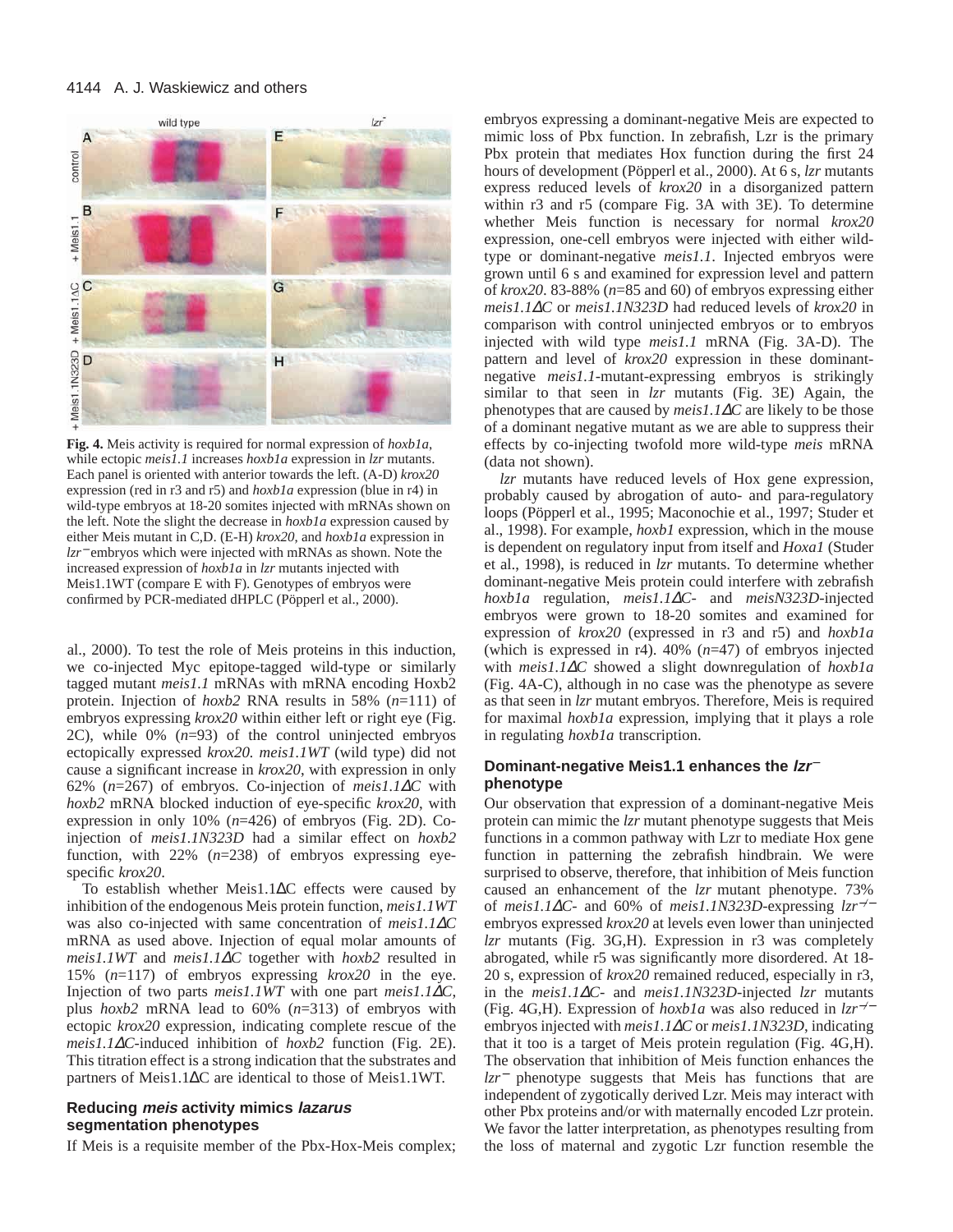## Zebrafish Meis regulates hindbrain pattern 4145

**Fig. 5.** Expression of *meis1.1WT* in *lzr* mutants increases the percentage of embryos with correctly specified Mauthner (labeled Mth) neurons. Each panel is oriented with anterior towards the top. (A-C) Either wild-type or *lzr*<sup>−</sup> embryos were injected with Meis1.1WT mRNA as shown on left. 28 hour embryos were stained with 3A10, an antibody which recognizes the Mth neuron and its axon. (D-F) 48 hour embryos, as described on the left were stained with RMO44, an antibody that recognizes the identifiable primary reticulospinal neurons of zebrafish. Neuronal cell bodies are identified and labeled as shown (RoL 2, which is normally found in r2 of a wild-type embryo; Mth, which is in r4).

phenotype of *lzr* mutants expressing *meis1.1*∆*C* (A. J. W and C. B. M., unpublished).

# **Meis1.1 partially rescues the lzr**<sup>−</sup> **phenotype**

Co-injection of full-length *meis1.1* mRNA (*meis1.1WT*) blocks the effects of the dominant-negative protein (Fig. 5). Interestingly, *meis1.1WT* injection into *lzr* mutant embryos caused a dramatic rescue of their visible phenotype, in terms of otic vesicle shape and rhombomere boundary formation (data not shown). Uninjected control clutches from a *lzr+/*<sup>−</sup> intercross contained 23% (*n*=195) mutant embryos by morphology, while Meis1.1WT-injected clutches had 15% (*n*=328) phenotypically mutant embryos. A larger than Mendelian number of Meis1.1WT-injected *lzr+/*<sup>−</sup> intercross embryos also displayed normal levels and organization of *krox20* at 6 s (compare Fig. 3E with 3F). To determine if any of these phenotypically normal embryos were genotypically mutant, each embryo was initially photographed and subsequently genotyped. Six out of 17 phenotypically normal embryos were genotypically *lzr*

mutant, indicating that Meis1.1WT can rescue the *lzr*<sup>−</sup> phenotype. Although less consistent, this rescue is quite similar to that of *lzr* mutants rescued by expressing wild-type Lzr protein. The effects at 18-20 somites, in terms of increased *hoxb1a*, were equally consistent and striking (compare Fig. 4E with 4F).

We also observed a partial rescue of other phenotypes associated with loss of *lzr* function in embryos expressing wild-type Meis1.1. The primary reticulospinal neurons are a population of segmentally reiterated, individually identifiable neurons in the hindbrain that are sensitive to perturbations in Hox gene expression (Fig. 5) (Alexandre et al., 1996). In *lzr* mutants, these neurons are variably misspecified, such that the most prominent member of this class, the Mauthner (Mth) neuron, characteristic of r4, is rarely present, and is replaced by a neuron with r2 characteristics, RoL 2 (Fig. 5D,E; Pöpperl et al., 2000). The Mth neuron can be distinguished both by its



large cell size and its axon, which projects in the contralateral median logitudinal fascicle (Kimmel et al., 1982). To test whether rescue of gene expression levels in *lzr* mutants expressing Meis1.1WT correlated with rescue of segmentspecific cell type specification within the hindbrain, injected embryos were grown to 48 hours and examined for presence or absence of Mth neurons. The Mth neuron alone can be recognized using the monoclonal antibody 3A10 and staining at 28 hours (Fig5 A-C). Alternatively, the reticulospinal neurons can be recognized with RMO44, a monoclonal directed against Neurofilament M. To distinguish Mth neuron specification in a quantitative way, an index was defined as number of Mth neurons per embryo. Wild-type embryos have a Mth index of 2.0 (Kimmel et al., 1982). Quantification of *lzr* mutant embryos yielded a Mth index of 0.44 cells/embryo (*n*=41; Fig. 5B,E). By contrast, embryos injected with *meis1.1WT* RNA showed a demonstrable difference (*P*<0.001)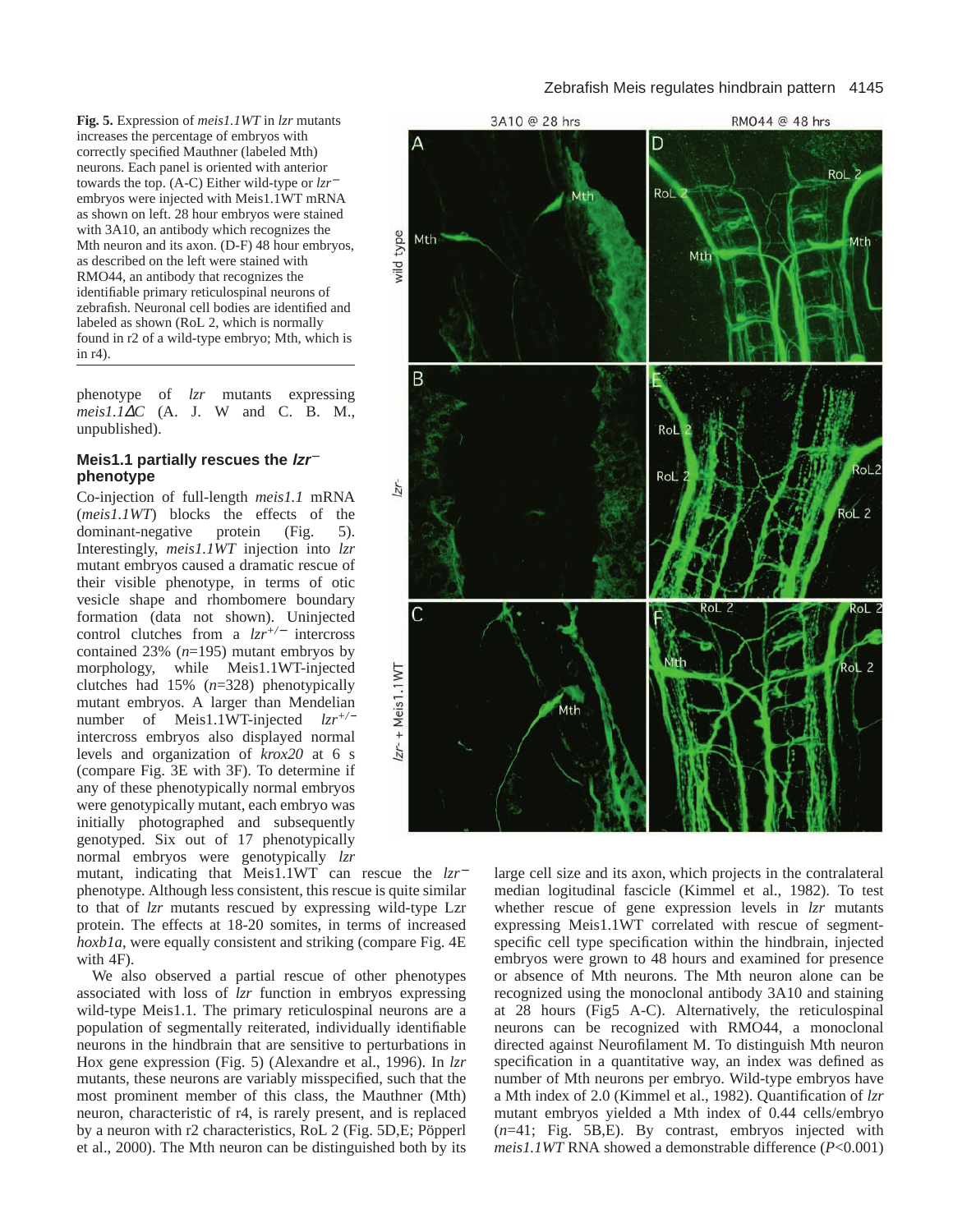

with a Mth index of 0.97 (*n*=33; Fig. 5C,F). The general organization of the hindbrain reticulospinal neurons was also partially rescued in *lzr* mutants expressing Meis1.1WT protein (compare Fig. 5E with 5F). The reticulospinal neuron rescue is evidence that Pbx function has been restored in terms of cell type specification within r4.

*lzr* mutants exhibit anterior-posterior fusions of neural crestderived jaw and jaw-support cartilages in the first and second pharyngeal arches (compare Fig. 6A with 6C), fusing Meckels (M) with ceratohyal (CH) and palatoquadrate (PQ) to hyosymplectic (HS) cartilage elements. Dorsal-ventral fusions are also common (Pöpperl et al., 2000). Consistent with the ability of *meis1.1* to rescue other aspects of the *lzr*<sup>−</sup> phenotype, we observed a robust rescue of jaw fusions in *lzr*<sup>−</sup> embryos ectopically expressing *meis1.1* (Fig. 6D). Most notably, the ventral elements of the first and second arches, the M and CH cartilages are no longer fused in 15 of 17 embryos. The rescue of the *lzr*<sup>−</sup> jaw phenotype is only partial – first and second arch cartilages are still reduced and the more posterior gill cartilages are still missing – however the anteroposterior and dorsoventral fusions are rescued to a large degree and the jaw cartilages are more easily distinguishable.

# **Stabilization of Lzr by Meis1.1**

The observed rescue of *lzr* mutants by ectopic Meis1.1WT could occur because of two possible mechanisms: (1) Meis may directly and independently activate Pbx targets, which has not previously been shown; or (2) Meis may increase the activity of Pbx proteins present in *lzr* mutant embryos. Such proteins exist, both in the form of maternally encoded Lzr and of another Pbx family member expressed during the first 24 hours of embryogenesis (A. J. W., C. B. M. and H. Pöpperl,

unpublished). Ectopic Meis could increase this Pbx activity by a number of possible mechanisms. In the presence of extra Meis, Pbx protein could be more efficiently transported into the nucleus, could bind DNA more rapidly and stably, or could be protected from degradation. We tested these possibilities by assaying levels of Lzr protein in embryos injected with *meis* mRNA.

To examine the effect on Lzr protein in Meis1.1WT expressing embryos, we first injected Lzr RNA into embryos, ensuring equal RNA levels, and subsequently injected either *gfp* or *meis1.1WT* RNA. All constructs in this series of experiments were expressed as N-terminal fusions with the Myc epitope, to allow detection and to ensure equal translation initiation. Western blot analysis of embryos from four separate experiments demonstrate that Lzr is present in increased amounts, approximately three- to eightfold, in embryos coexpressing Meis1.1WT in comparison to control embryos (Fig. 7A, compare lanes 2 and 3; also compare lanes 5 and 6; Fig. 7B, lanes 1 and 5; Fig. 7C lanes 1 and 3). Interestingly, this effect is reciprocal: Meis protein is similarly increased in the presence of full-length Lzr (Fig. 7B, compare lanes 2 and 5).

The reciprocal stabilization of ectopically expressed Meis and Lzr proteins depends on their abilities to interact with one another. Meis1.1∆N and Lzr∆N are mutants in which the Nterminal MH and PBC domains, respectively, are deleted. The MH domain of Meis proteins and the PBC domain of Pbx proteins normally mediate the interaction between Meis and Pbx proteins, and are essential for their normal functions (Chang et al., 1997; Jacobs et al., 1999; Knoepfler et al., 1997). Expression of Meis1.1∆N does not stabilize co-injected Lzr protein (compare lanes 1 and 7 in Fig. 7B). Similarly, expression of Lzr∆N does not appreciably stabilize co-injected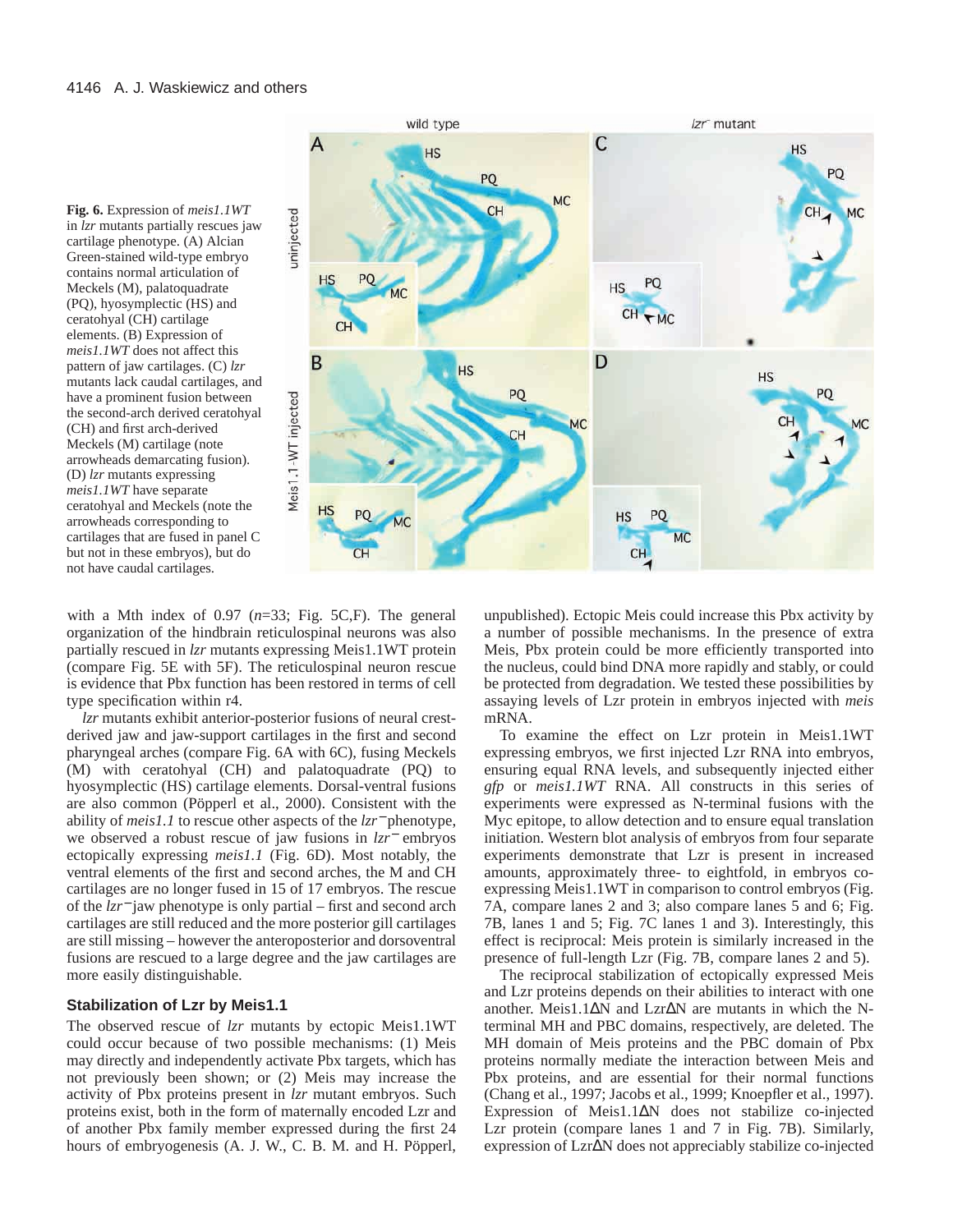**Fig. 7.** Bidirectional stabilization of Meis1.1 and Lzr. (A-C) Embryos were injected with mRNAs and lysed to isolate proteins as shown. All proteins were expressed as N-terminal fusions with the Myc epitope to ensure equal rates of translation initiation and to detect proteins by immunoblot. (A) By comparing Lzr protein levels in lane 2 and 5 (Lzr alone) with levels in lane 3 and 6 ( $Lz$ r + Meis1.1WT), coexpression of Meis1.1WT increases detectable Lzr by 3.4 fold. (B) Meis1.1 levels are increased eightfold by coexpressing Lzr, in comparison to the non-binding Meis1.1∆N (compare lanes 1, 5, and 7). Meis levels are increased similarly by co-expressed Lzr protein, but not significantly by Lzr∆N (compare lanes 2, 5, and 6). (C) Meis1.1∆C is stabilized by Lzr and can stabilize Lzr protein (compare lanes 1, 5, and 6). Apparent molecular weights in kDa are labeled and the anticipated position of each protein is indicated. (D) Expression of Meis1.1WT does not decrease the percentage of embryos from a maternal-zygotic *lzr* (*mz-lzr*) mutant clutch with abnormal *krox20*. However, the same Meis1.1WT mRNA injected into zygotic *lzr* does reduce the percentage of abnormal *krox20*, indicating the ability to rescue the phenotype associated with zygotic loss-offunction.

Meis protein (compare lanes 2 and 6 in Fig. 7B). We found that Lzr∆N protein is itself highly unstable in embryos, even though it can be translated efficiently in cell-free systems (data not shown). This is consistent with the possibility that Meis binding is essential for Pbx stability.

The in vivo effects of Meis protein on Lzr stability are independent of its ability to bind DNA, as Meis1.1∆C also increases levels of Lzr (Fig. 7C, compare lanes 1 and 5). We note, however, that Meis1.1∆C does not rescue the *lzr*<sup>−</sup> phenotype, indicating that stabilization of Pbx protein by itself is not sufficient for rescue, and suggesting that stabilized Pbx

protein requires Meis in a DNA bound complex for its activity. These data imply that Meis1.1 may rescue the *lzr*<sup>−</sup> phenotype by stabilizing the DNA-bound Pbx-Hox complex through an interaction between the MH domain of Meis and the PBC domain of some remnant Pbx protein present in *lzr*<sup>−</sup> embryos. We asked what the source of this remnant Pbx protein in *lzr*<sup>−</sup> embryos is, by testing whether maternal Lzr protein was required for rescue. If Meis rescues zygotic *lzr*<sup>−</sup> by stabilizing maternal Lzr, we predict that Meis1.1 should not be able to rescue an embryo which is lacking both maternally and zygotically derived Lzr protein *(mz-lzr*−*).* We did not observe rescue of *mz*-*lzr*<sup>−</sup> embryos injected with *meis1.1WT* mRNA, as judged by *krox20* expression, while injection of the same mRNA into zygotic *lzr*<sup>−</sup> embryos does partially rescue the *krox20* phenotype (Fig. 7D). This demonstrates that Meis1.1 requires at least some Lzr protein in order to have its effects, and strongly supports a model whereby Meis functions in part by increasing Lzr protein levels. We cannot rule out the possibility that Meis also stabilizes other Pbx proteins present in the early embryo, and that stabilization of other Pbx family members may also be required for Meis to rescue zygotic *lzr*<sup>−</sup> embryos.

We asked whether corresponding differences in endogenous Pbx protein levels could be detected in situ as a result of ectopic Meis expression. In embryos mosaically expressing Myc-



tagged Meis1.1WT, we observe a significant increase in Pbx protein in Meis-expressing cells compared with nonexpressing cells (Fig. 8C,D). Consistent with our western blot results showing that Pbx stabilization is not dependent on DNA binding, we see a similar increase in Pbx immunoreactivity in cells expressing the non-DNA binding dominant-negative forms of Meis, Meis1.1∆C and Meis1.1N323D (Fig. 8E-H). Both of these mutant forms are localized primarily to the nucleus, as is the Pbx protein in expressing cells. This is similar to the behavior of similar Hth mutants in the fly (Ryoo et al., 1999, Kurant et al., 2001), and is consistent with a model whereby Hth, binding to Exd via its HM domain, shifts the complex into the nucleus by revealing a nuclear import signal on Exd itself (Abu-Shaar et al., 1999; Berthelsen et al., 1999).

We have previously noted a distinct modulation of Pbx protein levels at the rhombomere 1/2 boundary in 24-hourold zebrafish embryos in the absence of a corresponding modulation at the RNA level (Fig. 8A,B) (Pöpperl et al., 2000). The differences in Pbx immunoreactivity we observe between ectopic Meis-expressing and non-expressing cells resemble the differences we see in endogenous Pbx staining between r1 and r2. The r1/2 boundary is a prominent boundary of *meis1.1* and *meis2.2* expression (Fig. 1), as well as of the anterior-most Hox gene, *hoxa2* (Prince et al., 1998). These correlations, together with our observations of the effects of ectopically expressed Meis on Pbx stability, suggest that during normal development,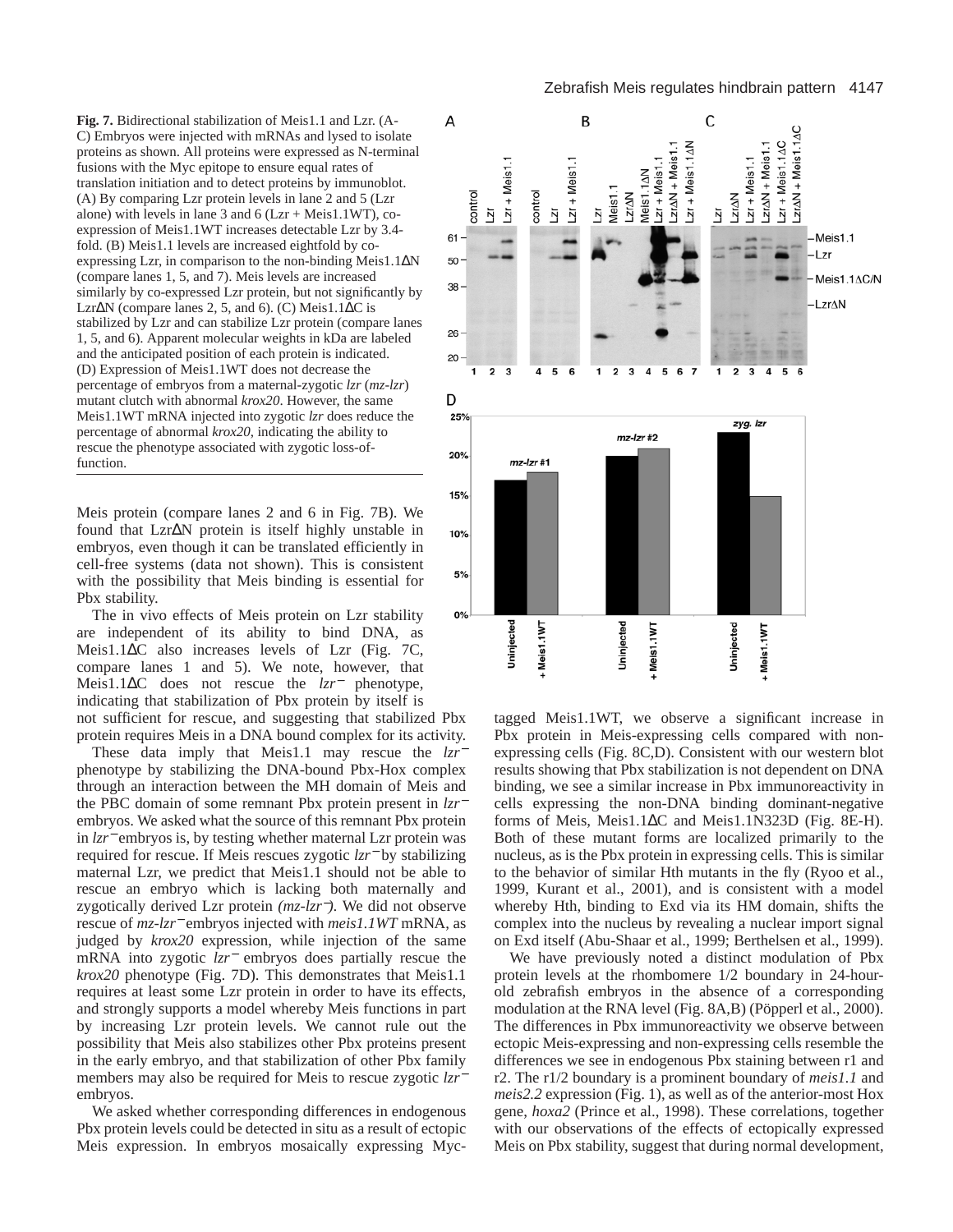

**Fig. 8.** Meis stabilizes endogenous nuclear Pbx protein. (A) 24 hour embryo stained with pan-Pbx antiserum, showing a prominent boundary of nuclear staining at the r1/r2 boundary with higher Pbx levels posterior to the boundary. (B) Higher magnification image of box outlined in A, demonstrating that Pbx proteins are predominantly nuclear on both sides of the boundary. (C-H) Two to four somite stage embryos expressing Meis1.1WT (C,D), Meis1.1∆C (E,F) and Meis1.1N323D (G,H), stained with 9E10 to visualize the Myc epitope on the Meis proteins (green staining in C,E,G) and with α-pan-Pbx antibody to detect endogenous Pbx protein (red staining in D,F,H). Note that cells expressing Meis1.1WT or mutant protein exhibit stronger Pbx immunoreactivity, whereas an unrelated Myctagged protein did not have this effect (data not shown). Also note that all Meis forms are predominantly nuclear.

Meis and Hox proteins contribute to the increased stability of Pbx protein posterior to the r1/2 boundary.

## **DISCUSSION**

# **Meis function is required for proper hindbrain segmentation**

Previous research has demonstrated that Hox and Pbx proteins are crucial regulators of anteroposterior identity within the developing vertebrate central nervous system. In zebrafish, the *lazarus* mutant phenotype is caused by a point mutation that creates a premature stop codon in the Lzr/Pbx4 protein at residue 45, before any functional domains (Pöpperl et al., 2000). Ectopic overexpression assays using *hoxb2* mRNAs demonstrate that Lzr protein is required for Hoxb2 protein function. Furthermore, *lzr* mutants have reduced expression of

*krox20*, *hoxb1*, *hoxa2* and *hoxb2*. These defects in gene expression can all be explained by abrogation of Hox-Pbx transcriptional activity, and demonstrate the crucial role of Hox partners, such as Pbx, during segmentation.

We have investigated the role for Meis in Pbx-dependent processes. We have demonstrated that zebrafish contains at least six Pbx partners, named either Meis or Prep on the basis of homology with similar genes in the mouse. Given that these genes are expressed in highly overlapping patterns, and have similar biochemical properties, we chose a dominant-negative approach to study Meis protein function. We designed mutations based on studies of Hth, a Meis homolog in flies, either by truncating the protein, resulting in a deletion of the DNA-binding homeodomain (Meis1.1∆C), or by mutating a conserved DNA-binding residue in the homeodomain, again in hopes of creating a DNA-binding deficient mutant (Meis1.1N323D; Gehring et al., 1994; Ryoo et al., 1999). We observe that inhibition of Meis function blocks *hoxb2* activity in an ectopic expression assay, and causes phenotypes resembling those of *lzr* zygotic loss of function. We interpret these results as meaning that Meis is required for Pbxdependent processes in the fish.

The phenotypes that result from expression of dominantnegative Meis are somewhat incomplete. For example, expression of mutant Meis protein suppresses but does not eliminate *hoxb2-*induced *krox20* expression in the eye (Fig. 2B,C). This can be explained in two ways: either (1) Meis proteins normally function to potentiate the transcriptional activity of Hox/Pbx complexes; or (2) dominant-negative Meis does not eliminate all Meis activity within the embryo. Although we cannot rule out the first explanation, there is precedent for the second, as expression of dominant-negative Hth does not completely eliminate expression of a Hoxdependent enhancer, *lab48/95*, whereas the same enhancer is not active in *hth*<sup>−</sup> mutant embryos (Ryoo et al., 1999).

Both mutant forms of Meis1.1 that we generated phenocopied the *lzr* mutant phenotype. This is consistent with a model, presented by Ryoo et al. (Ryoo et al., 1999) and supported by analysis of vertebrate Hox-dependent regulatory elements (Jacobs et al., 1999; Feretti et al., 2000), in which Meis/Hth participates in Pbx/Exd function not only by facilitating the nuclear localization of Pbx/Exd but also by participating as a required, DNA-bound component of the Hox complex. Curiously, an Hth mutant with the equivalent aminoacid change in the homeodomain as our Meis1.1N323D mutant does not act as a dominant negative (Ryoo et al., 1999), and homeodomain-deleted forms of Hth are partially functional in Hox-dependent developmental events in the fly (Kurant et al., 2001), suggesting that DNA binding may be a more important aspect of vertebrate Meis function than it is of *Drosophila* Hth function.

The converse may be true with regard to Hth and Meis function in Exd and Pbx nuclear localization. In the fly, Exd is absolutely dependent on the presence of Hth for its nuclear localization (Riekhof et al., 1997). In vertebrates, Pbx proteins may be less generally dependent on Meis proteins for their nuclear localization. Although Pbx subcellular localization appears to be regulated along the proximodistal axis of the mouse limb (González-Crespo et al., 1998), we see no evidence of modulation in the subcellular distribution of endogenous Pbx protein, in spite of zebrafish Meis genes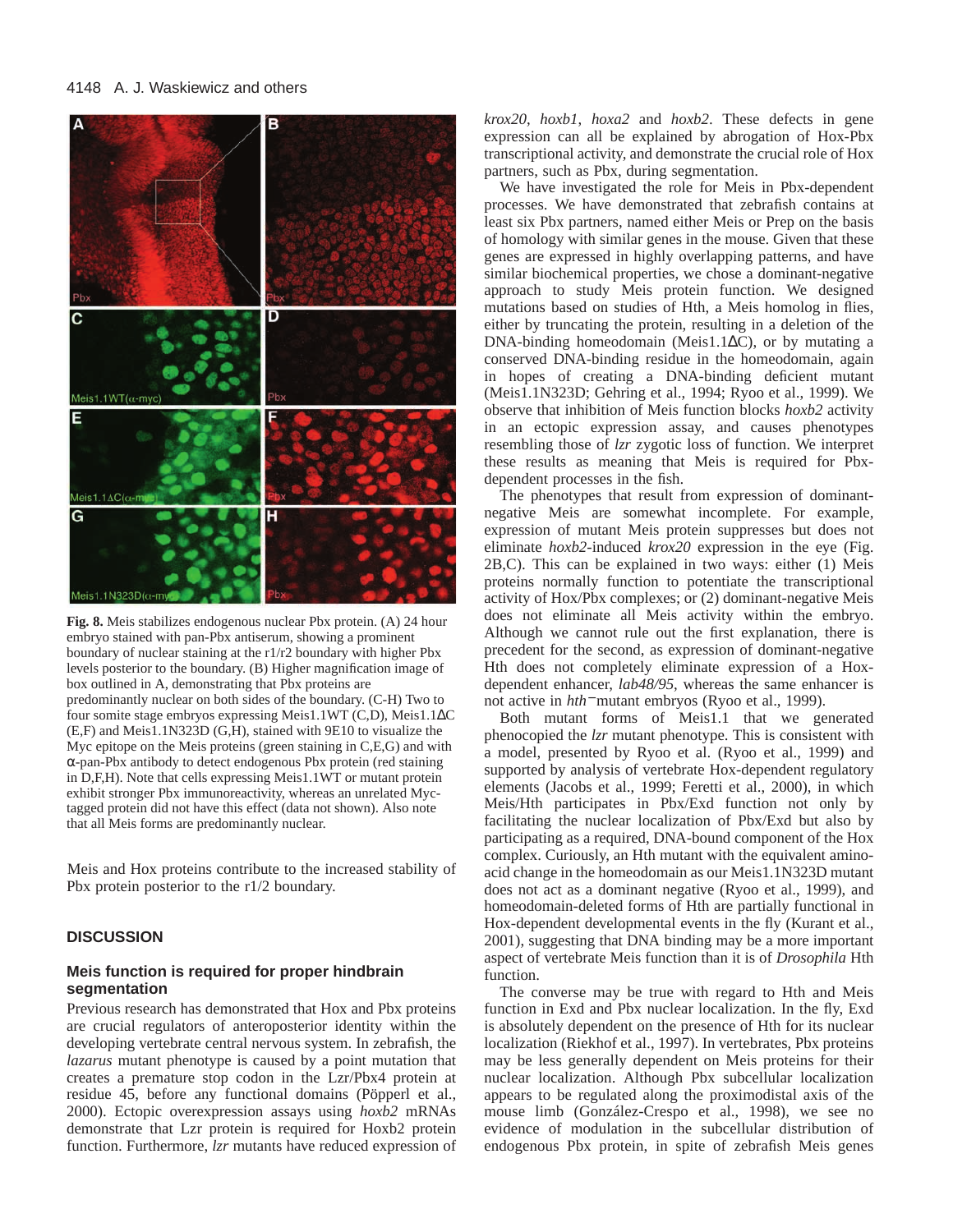being expressed in sharply defined domains in the embryo (Fig. 8; Pöpperl et al., 2000, and data not shown). We do, however, see a corresponding modulation in the intensity of nuclear Pbx, consistent with a role for Meis in controlling Pbx stability (see below). We cannot rule out, however, that the ubiquitously expressed *prep* genes function to maintain nuclear Pbx localization. Although this may be the case, it does not provide a mechanism for the spatial regulation of Pbx function in the way that localized Hth expression does in the fly.

# **Meis target genes**

Injection of *hoxb2* RNA into one-cell zebrafish embryos results in ectopic expression of *krox20* within the developing retina. Based on our previous results (Pöpperl et al., 2000) and data reported in this manuscript, we can conclude that both Hox partners, Pbx and Meis proteins, are required for the effects of ectopically expressed *hoxb2*. In addition, expression of *krox20* within rhombomere 3 and rhombomere 5 is dependent on both Pbx and Meis proteins (Fig. 3; Pöpperl et al., 2000; A. J. W. and C. B. M., unpublished). Mouse *Krox20* is expressed earlier than *Hoxb2* and directly activates *Hoxb2* transcription (Nonchev et al., 1996). Together, these observations suggest that *Hoxb2* may be a component of a positive-feedback loop that regulates *krox20*.

Intriguingly, expression of dominant-negative Meis protein reveals a subtle role for *meis* in *hoxb1a* regulation in wild-type and *lzr*<sup>−</sup> embryos. This is somewhat surprising, given that in the mouse, *Hoxb1* expression is independent of a Meis-binding element adjacent to the Hox/Pbx binding element (Ferretti et al., 2000). However, as Meis can bind the *Hoxb1* r4 enhancer element in vitro, this element must be functional (Ferretti et al., 2000), but mutating it may only have subtle effects on reporter expression. Given our observation of decreased *hoxb1a* in dominant-negative Meis-expressing embryos, it seems likely that Meis DNA binding contributes to *hoxb1a* expression.

# **meis expression patterns imply functions in addition to role as Pbx/Hox partner**

Although the expression patterns of *prep* genes imply ubiquitous localization of their encoded proteins, Meis RNAs are found in highly specific and distinct patterns. Perhaps the only exception is the hindbrain, where each Meis gene is expressed from rhombomere 2 to posterior regions of the embryo at some point during segmentation stages. Within the hindbrain, this pattern coincides precisely with the expression pattern of Hox genes of paralog groups 1-4, in that no Hox genes are expressed anterior to r2.

However, Meis genes are expressed in regions of the embryo which contain no Hox genes, such as within the developing eye fields. This pattern is intriguing, given that it is also the location of *krox20* expression in *hoxb2*-injected embryos (Yan et al., 1998). That ectopically expressed Hoxb2 protein does not induce *krox20* expression throughout the embryo indicates either a requirement for an eye- and hindbrain-specific partner or the presence of a tissue-specific *krox20* inhibitor for regions outside the eye and hindbrain. The Meis genes are attractive candidates for a positive acting eye- and hindbrain-specific partner, as they are expressed strongly in these regions of the embryo and are required for Hoxb2 function. The normal

function of Meis protein within the eye and the protein(s) with which it interacts remain unclear.

Both *meis1.1* and *meis2.2* are expressed in bilaterally symmetric regions of the ventral telencephalon. Recent work has shown that murine *Meis1* and *Meis2* are expressed in the posterior ganglionic eminence and lateral ganglionic eminence, respectively (Toresson et al., 2000). In both mouse and zebrafish, these are regions of expression of the *distal-less* homologs (*dlx2* in fish, and *Dlx1* and *Dlx2* in mouse) within the ventral telencephalon. We have investigated this in the zebrafish ventral telencephalon, and have shown that *meis2.2* and *dlx2* are co-expressed within this region at both 20 s and 24 hours. In *Drosophila*, *distal-less* and *homothorax* act together to induce antennal differentiation (Dong et al., 2000). Taken together, these findings may implicate Dlx2 as a Meis partner, although no biochemical evidence yet exists to support this hypothesis.

*meis1.1* and *meis2.2* are also expressed at high levels within the developing midbrain. This domain is just anterior to the region that expresses *pax2.1* and is the same region which expresses the zebrafish *engrailed* homologs, *eng2* and *eng3*. Engrailed proteins share with the Hox proteins a tryptophancontaining motif that binds directly to Pbx proteins (Peltenburg and Murre, 1996; van Dijk and Murre, 1994). However, neither *lzr* loss-of-function or Meis dominant-negative expression results in defects in *pax2.1* or in midbrain morphology.

## **Bidirectional stabilization of Meis and Pbx proteins**

Previous results from our laboratory have shown that Lzr protein is present at higher levels posterior to the r1/r2 boundary, yet its RNA is ubiquitously expressed (Pöpperl et al., 2000, Fig. 8). This indicates the existence of posttranscriptional regulation of *lzr*. We have shown that the r1/2 boundary is also a boundary of *meis1.1*, *meis2.2*,and *meis3.1* and of anterior-most Hox gene expression. This presents the intriguing possibility that Meis proteins, perhaps in concert with Hox proteins, function to regulate the levels of Pbx proteins.

A similar situation is seen in *Drosophila*, where overexpressed Hth protein can increase the intensity of immunoreactive, nuclear Exd (Jaw et al., 2000). This implies that Hth has two possible activities in addition to participating in DNA-bound Hox complexes: (1) increasing nuclear localization of Exd; and/or (2) increasing the amount of Exd protein. The first of these two activities has been demonstrated definitively using Hth deletion mutants, which fail to transport Exd to the nucleus (Abu-Shaar et al., 1999; Aspland and White, 1997; Berthelsen et al., 1999; Jaw et al., 2000; Rieckhof et al., 1997). We have extended that analysis by showing that Meis can increase Pbx protein levels in vivo, as determined both by western blot analysis and by in situ immunostaining. Thus, in addition to its role in binding DNA, Meis protein functions to stabilize Pbx protein in zebrafish.

Our observation that Meis can increase endogenous Pbx protein levels provides a mechanism for the unexpected result that over-expression of wild-type Meis can rescue the *lzr* mutant phenotype. This rescue is dependent on the presence of maternally expressed *lzr*, suggesting that Meis accomplishes this rescue by stabilizing residual maternally encoded Lzr protein that is present in *lzr*<sup>−</sup> embryos during segmentation stages. Importantly, however, stabilization is not sufficient for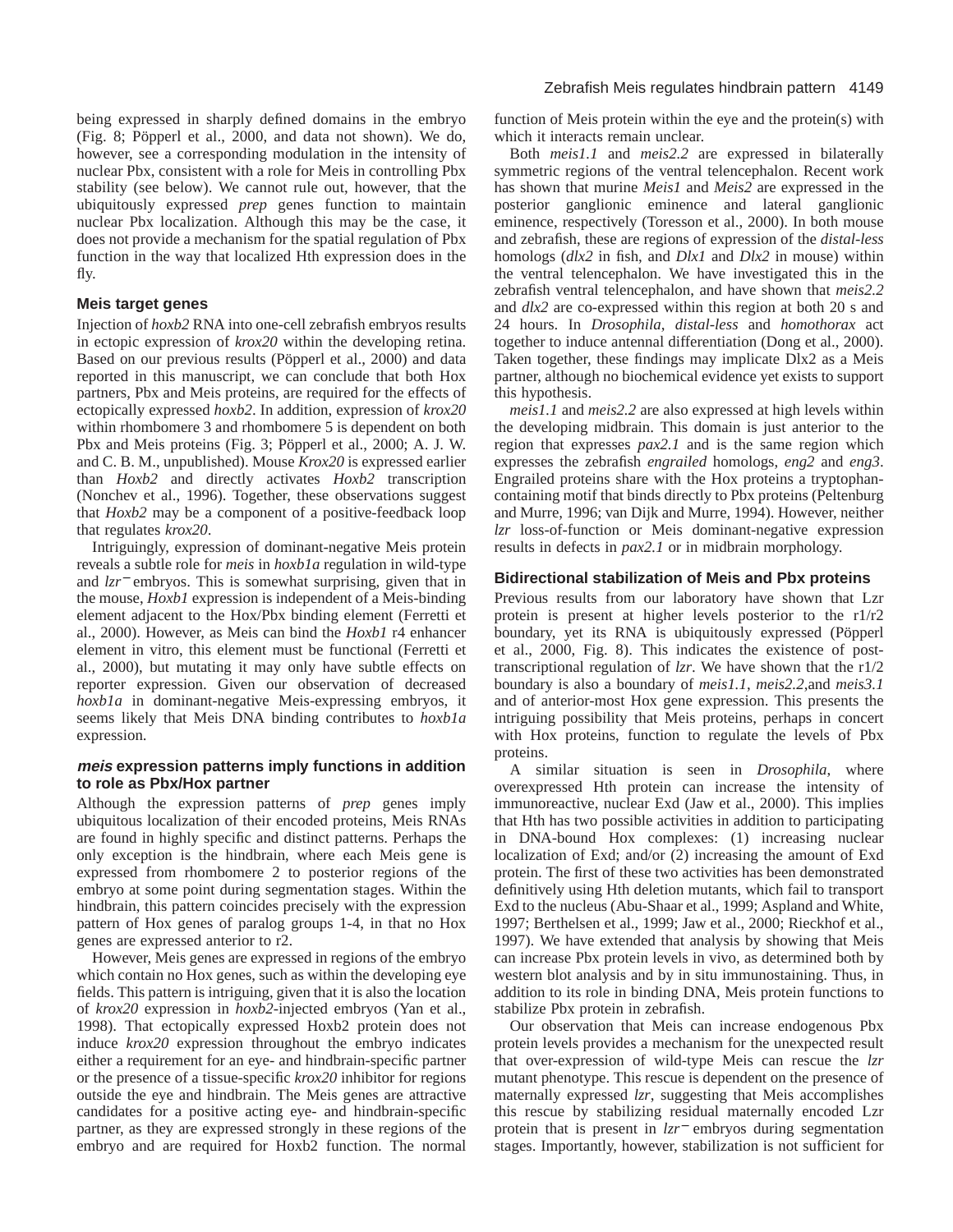this rescue, as the dominant negative DNA-binding defective forms of Meis, Meis1.1∆C and Meis1.1N323D can increase Lzr levels and yet cannot rescue *lzr* mutants. Thus, Meis must not only stabilize maternal Lzr but also bind DNA in order to rescue the *lzr*<sup>−</sup> phenotype. Interestingly, ectopic expression of Lzr, but not of Lzr∆N, increases Meis protein levels. This indicates that forming a complex between Meis and Pbx functions to stabilize both proteins rather than only one. This is supported by results from *Drosophila*, where Hth protein levels are reduced in *exd* mutants (Kurant et al., 1998).

We believe that bidirectional stabilization between Meis and Lzr occurs post-transcriptionally, as the effects that we observe involve exogenously added RNAs, indicating no role for increasing transcription. In addition, as both mRNAs are transcribed using the same vector system, with identical start sites, and are equivalently translated in reticulocyte lysate cellfree systems, we can conclude that rates of translation initiation are similar. We conclude, therefore, that Meis proteins act to stabilize Pbx proteins by a post-translational mechanism. It has been shown in vitro that protein-protein interaction between Meis and Pbx favors the formation of Hox-Pbx-Meis trimeric complexes, which are bound to DNA (Jacobs et al., 1999). As the DNA-binding activity of Meis is not required for such ternary complex formation (Berthelsen et al., 1998; Jacobs et al., 1999; Ferretti et al., 2000), we would anticipate that both wild-type Meis and DNA-binding mutant Meis promote the formation of stable DNA-bound Hox-Pbx-Meis complexes. This is consistent with our observation that both wild-type Meis and Meis1.1∆C effectively stabilize Pbx protein within zebrafish embryos (Fig. 7).

Recently, Vlachakis et al. (Vlachakis et al., 2001) have reported a synergistic effect of expressing Meis along with Pbx and Hox proteins. They demonstrated that co-expression of Hoxb1b and Lzr proteins resulted in transformation of rhombomere 2 into a rhombomere 4-like identity, whereas coexpression of Hoxb1b, Lzr, and Meis3.1 resulted in a profound transformation of the midbrain into a hindbrain fate (Vlachakis et al., 2001). Synergism is dependent on the protein-protein interaction domains of Pbx and Meis, demonstrating that Pbx and Meis must be in a complex for this effect. As we have shown that Meis1.1 causes an increase in Pbx protein levels by three- to eightfold, it is likely that the highly conserved Meis3.1 has the same stabilizing activity. Perhaps, stabilization contributes to the strong transforming activities observed in embryos that co-express Meis, Pbx and Hox.

Our results showing that ectopically expressed Meis can stabilize Pbx protein, together with our observation of a prominent boundary of endogenous Pbx immunoreactivity that corresponds with domains of Meis and Hox expression in the hindbrain (Fig. 8), leads us to conclude that one of the normal functions of Meis is to stabilize Pbx/Hox complexes and to thereby promote Hox function during hindbrain development. As Meis can perform this stabilization function in the absence of its DNA-binding activity, we conclude that this stabilization function is separate from, and in addition to, the contribution of DNA-bound Meis to the activity of the Hox/Pbx complex.

We acknowledge the indispensable aid of Heike Pöpperl who helped identify the large family of zebrafish *meis* genes and who provided the  $\alpha$ -pan-Pbx antibody. Technical support of the Fred Hutchinson Cancer Research Center Biotech center and Image

Analysis facilities were crucial to this work. H. Pöpperl, C. Sagerström, P. Soriano, J. Cooper, P. Knoepfler, V. Prince and members of the Moens laboratory offered insightful and valuable comments on manuscript and during the research. This work was supported by grant PF-99-073-01-DDC from the American Cancer Society to A. J. W., by grant 1RO1HD37909 from the National Institutes of Health to C. B. M., and by grant 1BN-9816905 from the National Science Foundation to C. B. M. C. B. M is an assistant member of the Howard Hughes Medical Institute.

#### **REFERENCES**

- **Abu-Shaar, M., Ryoo, H. D. and Mann, R. S.** (1999). Control of the nuclear localization of Extradenticle by competing nuclear import and export signals. *Genes Dev.* **13**, 935-945.
- **Alexandre D., Clarke J. D., Oxtoby E., Yan Y. L., Jowett T., Holder N.** (1996). Ectopic expression of Hoxa-1 in the zebrafish alters the fate of the mandibular arch neural crest and phenocopies a retinoic acid-induced phenotype. *Development* **122**, 735-746.
- **Aspland, S. E. and White, R. A.** (1997). Nucleocytoplasmic localisation of extradenticle protein is spatially regulated throughout development in *Drosophila*. *Development* **124**, 741-747.
- **Beachy, P. A., Krasnow, M. A., Gavis, E. R., Hogness, D. S.** (1988) An Ultrabithorax protein binds sequences near its own and the Antennapedia P1 promoters. *Cell* **55**, 1069-1081.
- Berthelsen, J., Zappavigna V., Ferretti, E, Mavilio, F and Blasi, F. (1998) The novel homeoprotein Prep1 modulates Pbx-Hox protein cooperativity *EMBO J.* **17**, 1434-1445.
- **Berthelsen, J., Kilstrup-Nielsen, C., Blasi, F., Mavilio, F. and Zappavigna, V.** (1999). The subcellular localization of PBX1 and EXD proteins depends on nuclear import and export signals and is modulated by association with PREP1 and HTH. *Genes Dev.* **13**, 946-953.
- **Capdevila J., Tsukui T., Rodriquez Esteban C., Zappavigna V. and Izpisua Belmonte J. C.** (1999) Control of vertebrate limb outgrowth by the proximal factor Meis2 and distal antagonism of BMPs by Gremlin. *Mol. Cell* **4**, 839- 849.
- **Catron, K. M., Iler, N. and Abate, C.** (1993). Nucleotides flanking a conserved TAAT core dictate the DNA binding specificity of three murine homeodomain proteins. *Mol. Cell. Biol.* **13**, 2354-2365.
- **Chan, S. K., Pöpperl, H., Krumlauf, R. and Mann, R. S.** (1996). An extradenticle-induced conformational change in a HOX protein overcomes an inhibitory function of the conserved hexapeptide motif. *EMBO J.* **15**, 2476-2487.
- **Chang, C. P., Shen, W. F., Rozenfeld, S., Lawrence, H. J., Largman, C. and Cleary, M. L.** (1995). Pbx proteins display hexapeptide-dependent cooperative DNA binding with a subset of Hox proteins. *Genes Dev.* **9**, 663- 674.
- **Chang, C. P., Jacobs, Y., Nakamura, T., Jenkins, N. A., Copeland, N. G. and Cleary, M. L.** (1997). Meis proteins are major in vivo DNA binding partners for wild-type but not chimeric Pbx proteins. *Mol. Cell. Biol.* **17**, 5679-5687.
- **Desplan, C., Theis, J., O'Farrell, P. H.** (1988) The sequence specificity of homeodomain-DNA interaction. *Cell* **54**, 1081-1090.
- **Dong, P. D., Chu, J. and Panganiban, G.** (2000). Coexpression of the homeobox genes *Distal-less* and *homothorax* determines *Drosophila* antennal identity. *Development* **127**, 209-216.
- **Ekker, S. C., Young, K. E., von Kessler, D. P. and Beachy, P. A.** (1991). Optimal DNA sequence recognition by the Ultrabithorax homeodomain of *Drosophila*. *EMBO J.* **10**, 1179-1186.
- **Ferretti, E., Marshall, H., Pöpperl, H., Maconochie, M., Krumlauf, R. and Blasi, F.** (2000). Segmental expression of *Hoxb2* in r4 requires two separate sites that integrate cooperative interactions between Prep1, Pbx and Hox proteins. *Development* **127**, 155-166.
- **Gehring, W. J., Qian, Y. Q., Billeter, M., Furukubo-Tokunaga, K., Schier, A. F., Resendez-Perez, D., Affolter, M., Otting, G. and Wuthrich, K.** (1994). Homeodomain-DNA recognition. *Cell* **78**, 211-223.
- **Gendron-Maguire M., Mallo, M., Zhang, M. and Gridley, T.** (1993) Hoxa-2 mutant mice exhibit homeotic transformations of skeletal elements derived from cranial neural crest. *Cell* **75**, 1317-1331.
- **González-Crespo, S., Abu-Shaar, M, Torres, M, Martinez-A, C, Mann, R. S., Morata, G.** (1996) Antagonism between extradenticle function and Hedgehog signalling in the developing limb. *Nature* **394**, 196-200.